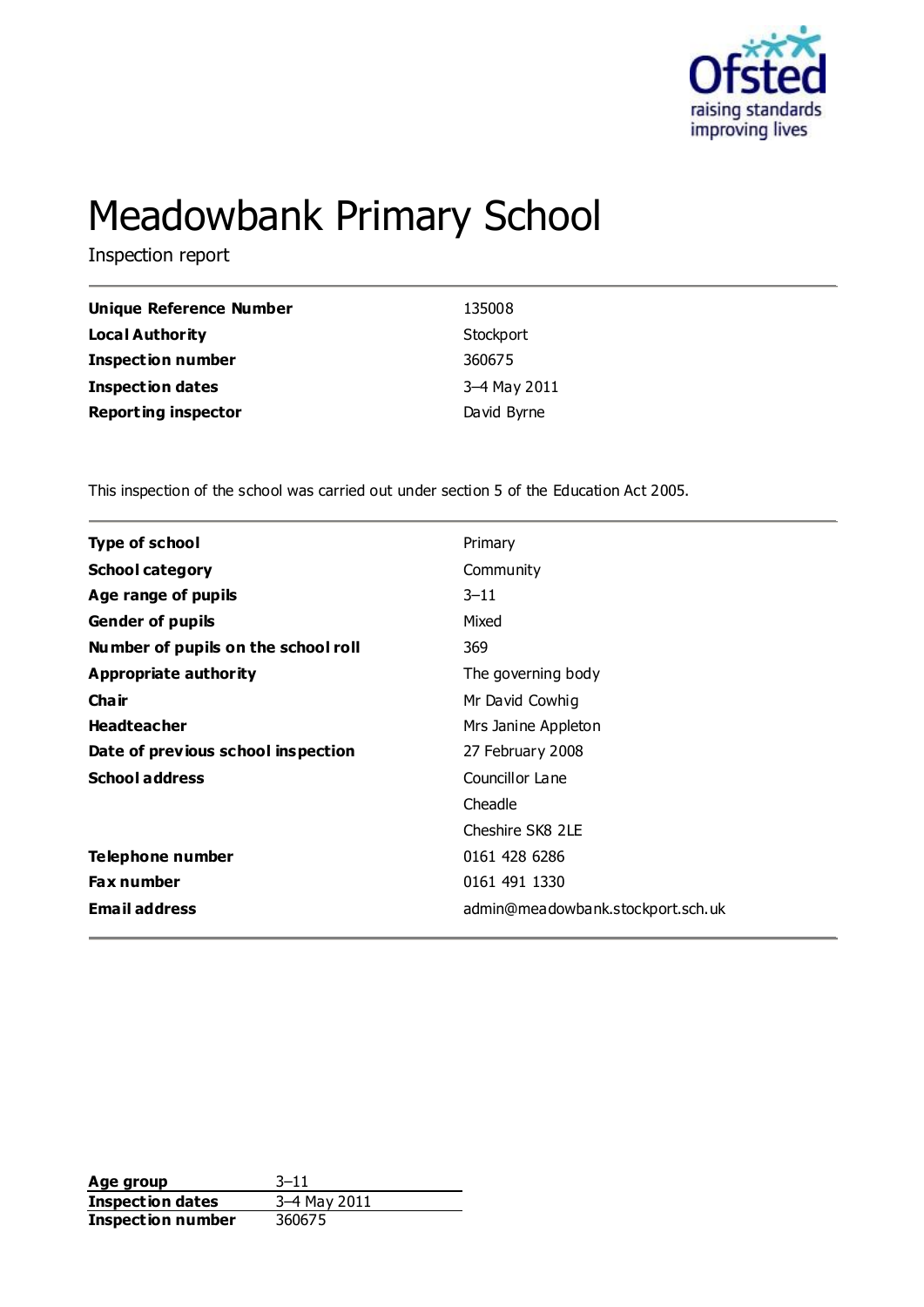The Office for Standards in Education, Children's Services and Skills (Ofsted) regulates and inspects to achieve excellence in the care of children and young people, and in education and skills for learners of all ages. It regulates and inspects childcare and children's social care, and inspects the Children and Family Court Advisory Support Service (Cafcass), schools, colleges, initial teacher training, work-based learning and skills training, adult and community learning, and education and training in prisons and other secure establishments. It assesses council children's services, and inspects services for looked after children, safeguarding and child protection.

Further copies of this report are obtainable from the school. Under the Education Act 2005, the school must provide a copy of this report free of charge to certain categories of people. A charge not exceeding the full cost of reproduction may be made for any other copies supplied.

If you would like a copy of this document in a different format, such as large print or Braille, please telephone 0300 123 4234, or email **[enquiries@ofsted.gov.uk](mailto:enquiries@ofsted.gov.uk)**.

You may copy all or parts of this document for non-commercial educational purposes, as long as you give details of the source and date of publication and do not alter the documentation in any way.

To receive regular email alerts about new publications, including survey reports and school inspection reports, please visit our website and go to 'Subscribe'.

Royal Exchange Buildings St Ann's Square Manchester M2 7LA T: 0300 123 4234 Textphone: 0161 618 8524 E: **[enquiries@ofsted.gov.uk](mailto:enquiries@ofsted.gov.uk)**

W: **[www.ofsted.gov.uk](http://www.ofsted.gov.uk/)**

© Crown copyright 2011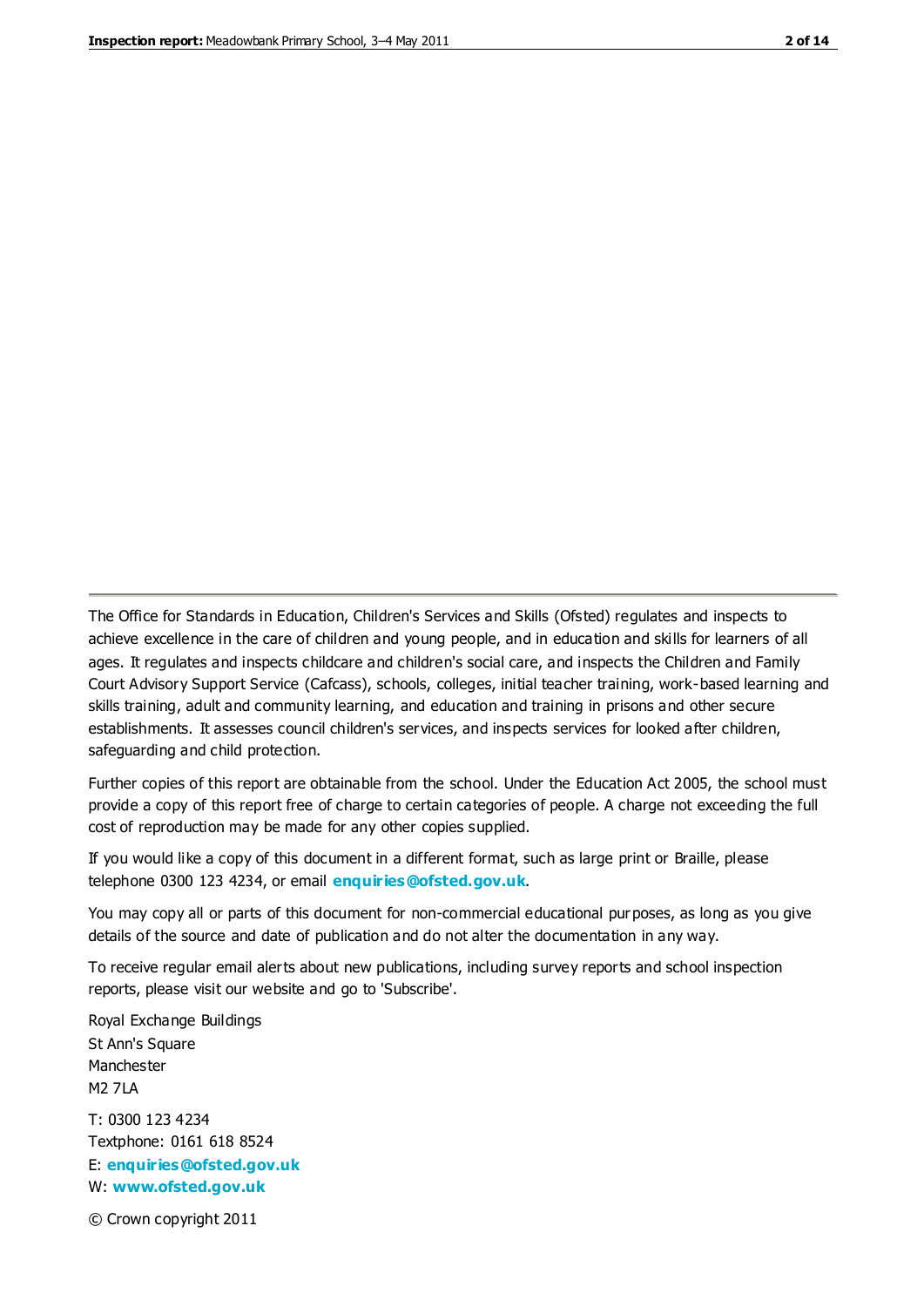# **Introduction**

This inspection was carried out by three additional inspectors. The inspectors observed teaching and learning in 19 lessons, taught by 14 teachers, and held meetings with representatives of the local authority, the governing body, staff, pupils and parents and carers. The inspection team observed the school's work, and looked at a wide range of documentation provided by the school, including records of pupils' progress, the school improvement plan and policies for securing safeguarding and child protection. The work of the resource provision base, known as the school's SEN unit, was evaluated. The team analysed the questionnaires returned by 130 parents and carers and also evaluated those supplied by pupils and staff.

The inspection team reviewed many aspects of the school's work. It looked in detail at a number of key areas.

- The attainment on entry of children starting in the Early Years Foundation Stage and the subsequent attainment when they move onto Reception.
- Whether the achievement and progress of pupils across the school is consistent.
- $\blacksquare$  The quality of the curriculum to establish whether it has sufficient impact on the learning of pupils.
- Whether the quality of leadership and management gives the school the capacity to improve in future.

# **Information about the school**

This is a larger-than-average primary school which educates some pupils in mixed-age classes. The proportion of pupils known to be eligible for free school meals is broadly average. The vast majority of pupils are of White British backgrounds. The percentage of pupils with special educational needs and/or disabilities is above average. The percentage with a statement of special educational needs is high. This reflects the inclusion in the school of pupils educated within a resource provision base, known within the school as the SEN unit. The school site includes a Sure Start Children's Centre. Since the last inspection a number of staff changes have taken place, including the creation of a new senior leadership team. Major upgrades have been made to the school buildings and aspects of the outdoor areas. The school provides before- and after-school provision.

The school has gained a number of awards, including Continuous Professional Development Mark (CPD Mark), the Leading Parent Partnership Award (LPPA), Financial Management Systems in Schools, Extended School Status, Healthy School status, the Inclusion Quality Mark and the Activemark.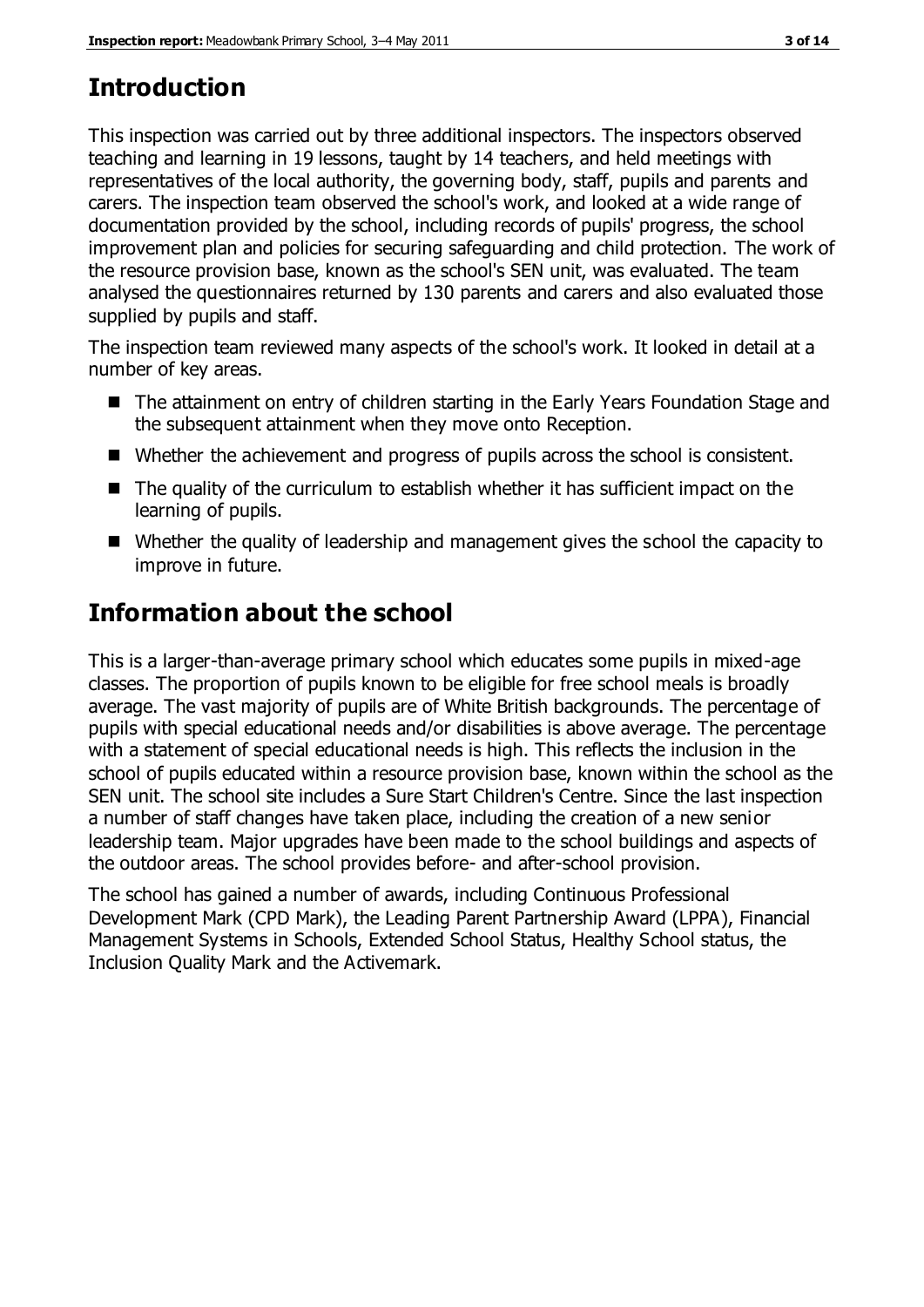# **Inspection judgements**

| Overall effectiveness: how good is the school? |  |
|------------------------------------------------|--|
|------------------------------------------------|--|

## **The school's capacity for sustained improvement 2**

## **Main findings**

This is a good school. It is rated highly by parents and carers. The comment of one typifies that of most, 'not only does the school support my child's learning - it does so in a warm and friendly way'. Effective leadership and management driven by a highly skilled headteacher, dedicated leadership team, effective teaching and support staff and an excellent governing body are driving up progress and achievement. Outstanding care, guidance and support provides excellent levels of inclusion for all pupils. The pupils in the resource base, with a statement of special educational needs, benefit from effective support. Attainment at the end of Year 6 has risen steadily to broadly average. Given the below typical starting points on entry to the Early Years Foundation Stage, this represents good achievement. The rate of progress is increasing and variations in rates between classes and groups are diminishing very quickly as staffing settles. There is some underachievement in writing, particularly among boys, although the gap is narrowing rapidly. On occasions, more-able pupils are not challenged sufficiently.

A dedicated staff team has high morale and energy. Effective use of assessment informs the well-planned lessons with clear objectives. Pupils are increasingly secure in evaluating their own progress. At times, unnecessary effort is made by pupils responding to instructions rather than making a brisk transition to working independently. A creative approach to the curriculum is being constructed. This increasingly enables pupils to set up their own enquiries and select topics of interest. Expectations for pupils' writing across the curriculum, however, are not as high as those in dedicated literacy lessons.

Safeguarding is outstanding and pupils have an excellent understanding of safety. Good initiatives encourage pupils to manage their own feelings and, as a result, behaviour is good. Pupils are proud of being school councillors, keen to help others as playground buddies and determined to protect the environment. Most know the importance of eating sensibly and taking regular exercise.

The school is very well managed and finances are carefully spent. Significant upgrades to the accommodation, stronger teaching, radical changes to the curriculum and the increased involvement of pupils in decision making has improved the school considerably since the last inspection. Excellent partnerships with parents and carers contribute to the improving progress of pupils. These factors, together with robust systems for school selfevaluation, although at times optimistic, and the clear targets for future development, demonstrate a good capacity to improve in future.

# **What does the school need to do to improve further?**

■ Raise attainment and progress by: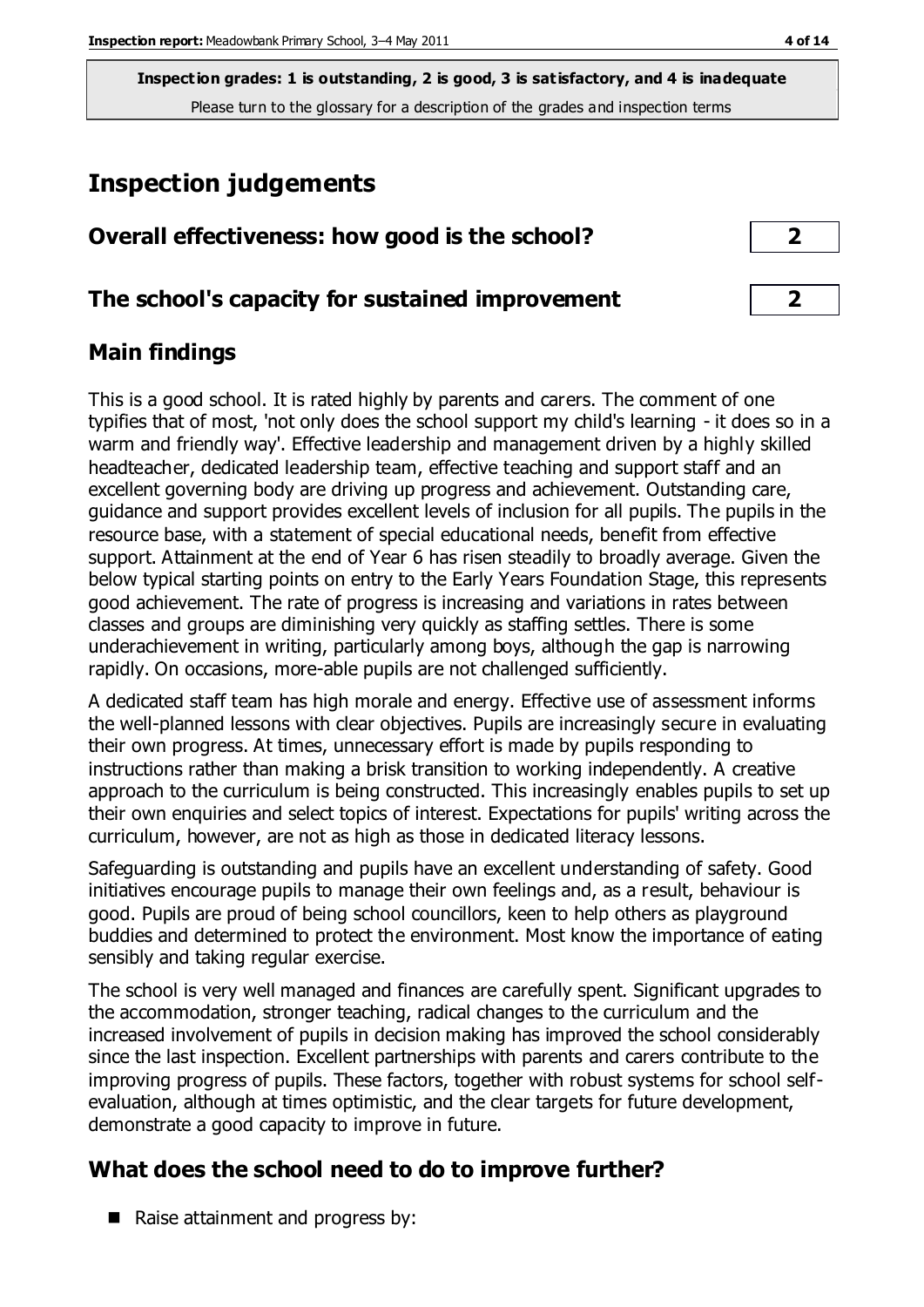- improving pupils' performance in writing, particularly that of boys, by setting consistently high expectations for writing in all subjects across the curriculum.
- Raise the overall quality of teaching further by:
	- $=$  ensuring that more-able pupils in all classes are sufficiently challenged
	- widening opportunities for pupils to work independently.

#### **Outcomes for individuals and groups of pupils 2**

Pupils enjoy school and have good attitudes to learning. They are particularly enthusiastic when they are challenged to use their own initiative to find answers for themselves. This was the case in a Year 3/4 mathematics lesson when pupils conscientiously set about solving problems related to hundreds, tens and units. Pupils respond to expectations for them to check their answers and monitor their own progress using targets shared with them by staff. This confidence in evaluating whether or not they have 'got it right' is developing a positive culture among pupils that learning is not just about getting things correct but also learning from occasions when the expected result is not gained.

Since the last inspection, attainment has been rising. This is the result of settled teaching, stronger leadership and management and a more enjoyable curriculum. In 2010, attainment at both Year 2 and Year 6 improved to average. Robust data held by the school, confirmed by the local authority, shows that the school is meeting and increasingly exceeding challenging targets for a school with this context. Strengths exist in reading, with above average attainment overall. In writing, attainment lags behind and girls tend to do better than boys. Attainment at Year 6 varies because of the influence of the inclusion of the high percentage of pupils with a statement of special educational needs. While the progress of these pupils is good and better than similar pupils nationally, their attainment is low in comparison with other pupils of their age. Pupils with special educational needs and/or disabilities make good progress because of the effective support provided for them.

Pupils' spiritual, moral, social and cultural development is good. Much time is given to building pupils' capacity to resolve incidents of disagreement. This has resulted in behaviour improving in recent years. Pupils are polite and take pride in helping others. Their enjoyment of school is evident in all that goes on. Pupils are particularly enthusiastic about topics such as the Aztecs and the Second World War. They are aware of the circumstances of others less fortunate than themselves and do much to raise funds for charities, such as Comic Relief and for shoe box appeals. Many pupils are determined to 'preserve the planet'. Growing and harvesting vegetables from the school garden, participating in 'park and stride' events and keeping an eye on the unnecessary use of electricity underpins an increasingly 'green' culture among pupils. Despite the high levels of enjoyment of the large majority of pupils, attendance is average. This is mainly due to a few families taking holidays during term time. The good achievement, good social skills and positive attitudes to school give the large majority of pupils a good preparation for the next stage of their education.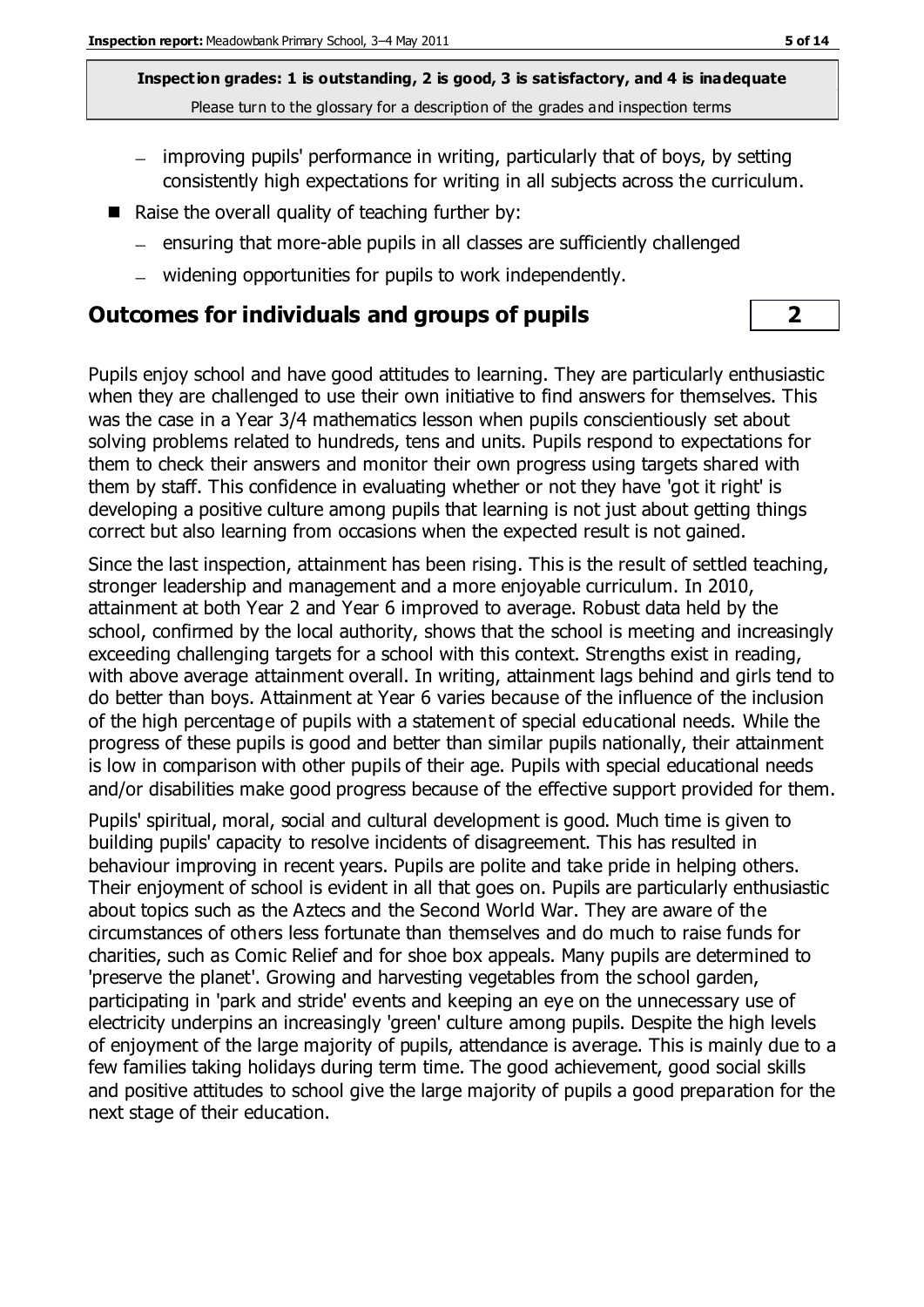# **Inspection grades: 1 is outstanding, 2 is good, 3 is satisfactory, and 4 is inadequate**

Please turn to the glossary for a description of the grades and inspection terms

These are the grades for pupils' outcomes

| Pupils' achievement and the extent to which they enjoy their learning                                                     |               |
|---------------------------------------------------------------------------------------------------------------------------|---------------|
| Taking into account:<br>Pupils' attainment <sup>1</sup>                                                                   | 3             |
| The quality of pupils' learning and their progress                                                                        | $\mathcal{P}$ |
| The quality of learning for pupils with special educational needs and/or disabilities<br>and their progress               | $\mathcal{P}$ |
| The extent to which pupils feel safe                                                                                      | 1             |
| Pupils' behaviour                                                                                                         | 2             |
| The extent to which pupils adopt healthy lifestyles                                                                       | 2             |
| The extent to which pupils contribute to the school and wider community                                                   | $\mathbf{2}$  |
| The extent to which pupils develop workplace and other skills that will contribute to<br>their future economic well-being |               |
| Taking into account:<br>Pupils' attendance <sup>1</sup>                                                                   |               |
| The extent of pupils' spiritual, moral, social and cultural development                                                   | 2             |

<sup>1</sup> The grades for attainment and attendance are: 1 is high; 2 is above average; 3 is broadly average; and 4 is low

## **How effective is the provision?**

Teachers work diligently to reinforce their mostly high expectations for pupils' work by creating inspirational displays around the school. The place of pupils in learning is given a high priority and teachers and teaching assistants listen to their views and respect their opinions. Much effort is put into involving pupils in evaluating their progress within lessons and in guiding them in how to improve their work over time. Teachers have a good knowledge and understanding of the curriculum. Excellent teamwork with teaching assistants ensure the excellent inclusion of pupils with special educational needs and/or disabilities. In the very best lessons, strong links are made to situations relevant to pupils' lives and a problem-solving, active approach is adopted. In an outstanding science lesson in Year 6, a good range of activities well matched to all pupils' learning needs resulted in them being totally engrossed in their investigations and confidently sharing their findings with others. Occasionally, pupils are expected to listen for too long and questions asked by teachers restrict the options for pupils to develop their ideas through discussion and debate. Marking is generally prompt but expectations for writing across the curriculum are not consistently high enough. Pupils in the resource provision benefit from lively, interactive teaching which lifts the pupils' confidence while promoting good progress in their basic skills of reading, writing and mathematics.

Creative approaches to the curriculum are contributing to the improving progress for all pupils and particularly for boys. While good attention is given to developing the basic skills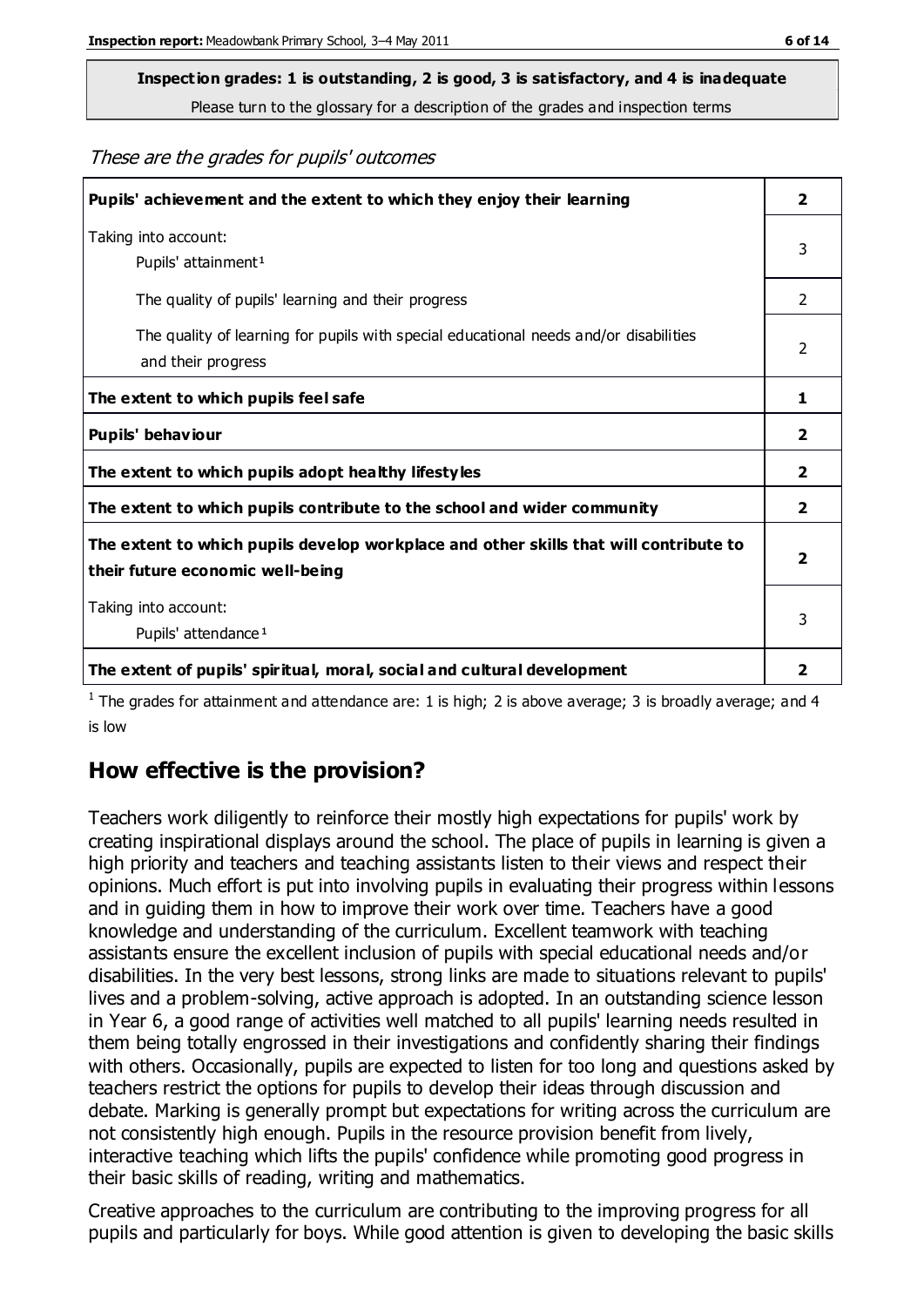of literacy, numeracy and information and communication technology, the use of topics is increasing pupils' enjoyment. Effective links with local organisations broaden pupils' experiences. For example, work with Manchester Art Gallery has enabled Years 5 and 6 pupils to work with professional actors and artists, and links with a secondary school have created opportunities for Year 5 pupils to work with journalists, cameramen and others with careers in the media. A good emphasis is given in the curriculum to supporting pupils' personal, social and health education, resulting in good outcomes in these areas. Good adaptations are made to the curriculum to enable pupils with special educational needs and/or disabilities to access to all areas of learning.

The school's inclusive philosophy ensures that all pupils, including those in the resource provision with challenging needs, can participate in the mainstream school life while still benefiting from specialist support where necessary. The levels of staff expertise are very high and make a significant impact on the achievement of individual pupils. Where required, effective links with outside agencies from education, health and welfare supplement the skills of school staff. Good links with the children's centre and before- and after-school clubs enable parents and carers to have access to good-quality support with child care. Transition arrangements for children joining school in the Early Years Foundation Stage and for pupils moving on to secondary are exemplary. Good support is targeted to helping some families who have difficulties in ensuring their children attend school regularly, led primarily by the parent-support adviser.

| The quality of teaching                                                                                    |  |
|------------------------------------------------------------------------------------------------------------|--|
| Taking into account:<br>The use of assessment to support learning                                          |  |
| The extent to which the curriculum meets pupils' needs, including, where relevant,<br>through partnerships |  |
| The effectiveness of care, guidance and support                                                            |  |

These are the grades for the quality of provision

## **How effective are leadership and management?**

Energetic, visionary and caring leadership by the headteacher sets high expectations for pupils and staff. After a period of changes in staffing, a settled team is in place which is implementing strategies to improve the school. Effective management systems involve all staff in decision making and evaluating the school's performance. Staff have clear roles and as their expertise develops they are taking actions to raise achievement. Detailed tracking informs staff about the progress of each pupil so that any falling behind can be supported. The governing body very successfully combines its role of supporting the school with challenging it to get the best outcomes. It is exceptionally well informed about all that goes on in the school and is involved closely with staff in setting and monitoring the progress of the school towards challenging targets. The governing body ensures that all elements of safeguarding are achieved to the highest standard. Excellent procedures for safeguarding and child protection coupled with rigorous systems for monitoring health and safety within the school minimise all reasonable risk.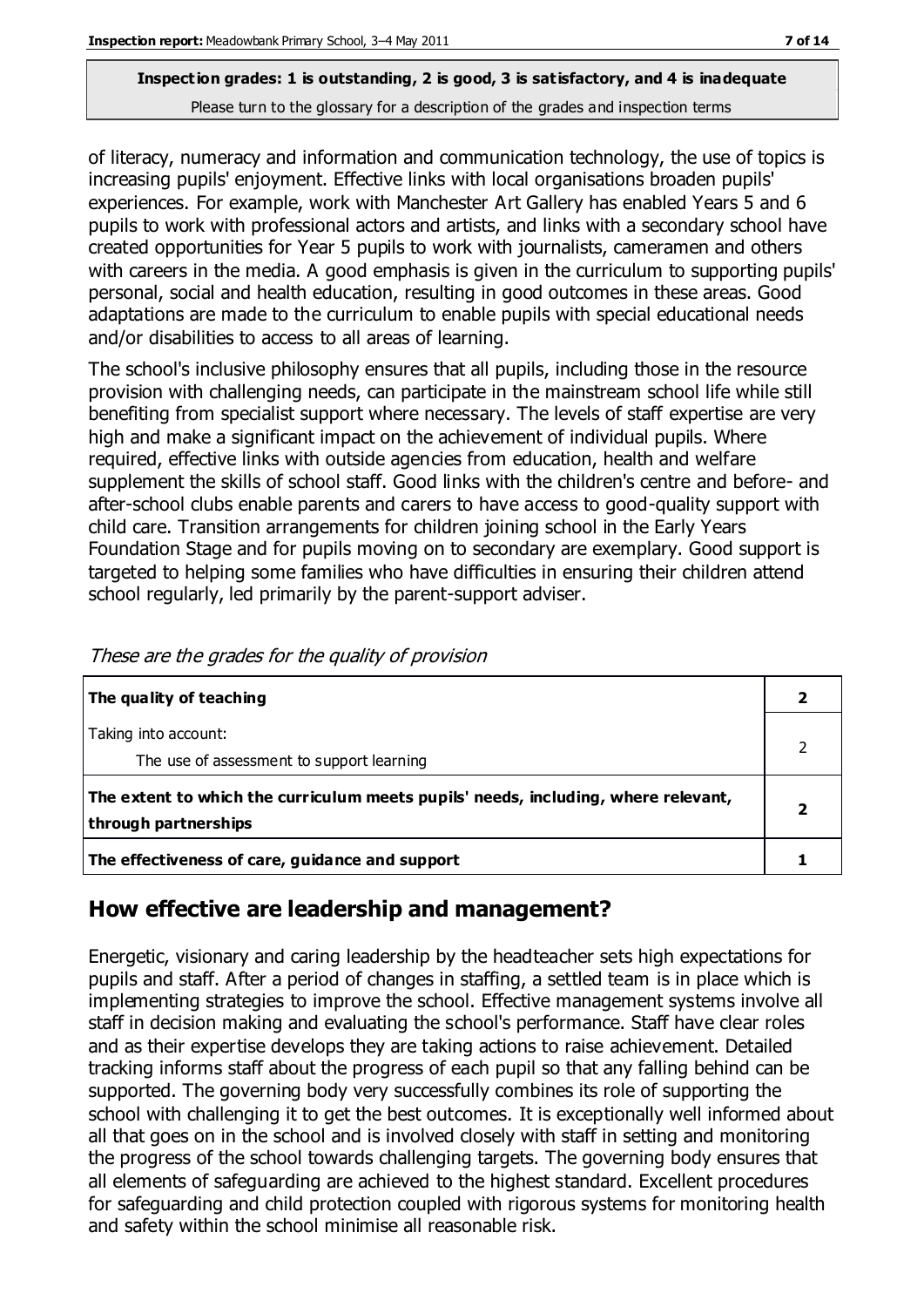Good partnerships with local schools and a variety of local organisations benefit pupils' learning. The provision for pupils with special educational needs and/or disabilities is extremely well managed, reflecting the school's outstanding promotion of equality of opportunity and determination to tackle discrimination. As a consequence, differences between the performance of boys and girls are narrowing quickly and incidents of racist behaviour are virtually non-existent. The engagement of parents and carers is outstanding and contributes to the successful improvement in the school in recent years. High-quality communication keeps parents and carers informed about school events and detailed information about their children's progress and next steps is shared regularly. The views of parents and carers are sought and influence decisions made by the school. A good contribution is made to promoting community cohesion. Staff and the governing body understand the social and cultural context of pupils and their families. Close links with the children's centre and with a range of organisations in the community contribute to cohesion within the locality. Global awareness is encouraged and curricular initiatives, such as teaching French, and planned links to schools in France and Thailand are improving provision.

**The effectiveness of leadership and management in embedding ambition and driving improvement 2** Taking into account: The leadership and management of teaching and learning 2 **The effectiveness of the governing body in challenging and supporting the school so that weaknesses are tackled decisively and statutory responsibilities met 1 The effectiveness of the school's engagement with parents and carers**  $\begin{array}{c} \hline \end{array}$  **1 The effectiveness of partnerships in promoting learning and well-being 2 The effectiveness with which the school promotes equality of opportunity and tackles discrimination 1 The effectiveness of safeguarding procedures 1 The effectiveness with which the school promotes community cohesion 2 The effectiveness with which the school deploys resources to achieve value for money 2**

These are the grades for leadership and management

# **Early Years Foundation Stage**

Children get a good start to school in the Early Years Foundation Stage. Most children start nursery with skills that are below the expectations for their age. There is a particular weakness in aspects of their personal development and communication and language. Good teaching ensures that children make good progress as they move through the setting. By the end of the Reception Year, the proportion of children gaining the expected levels for their age has increased to broadly average. Good partnerships with the local authority and parents and carers have a positive impact on children's progress in communication, language and literacy development. Exemplary techniques are used to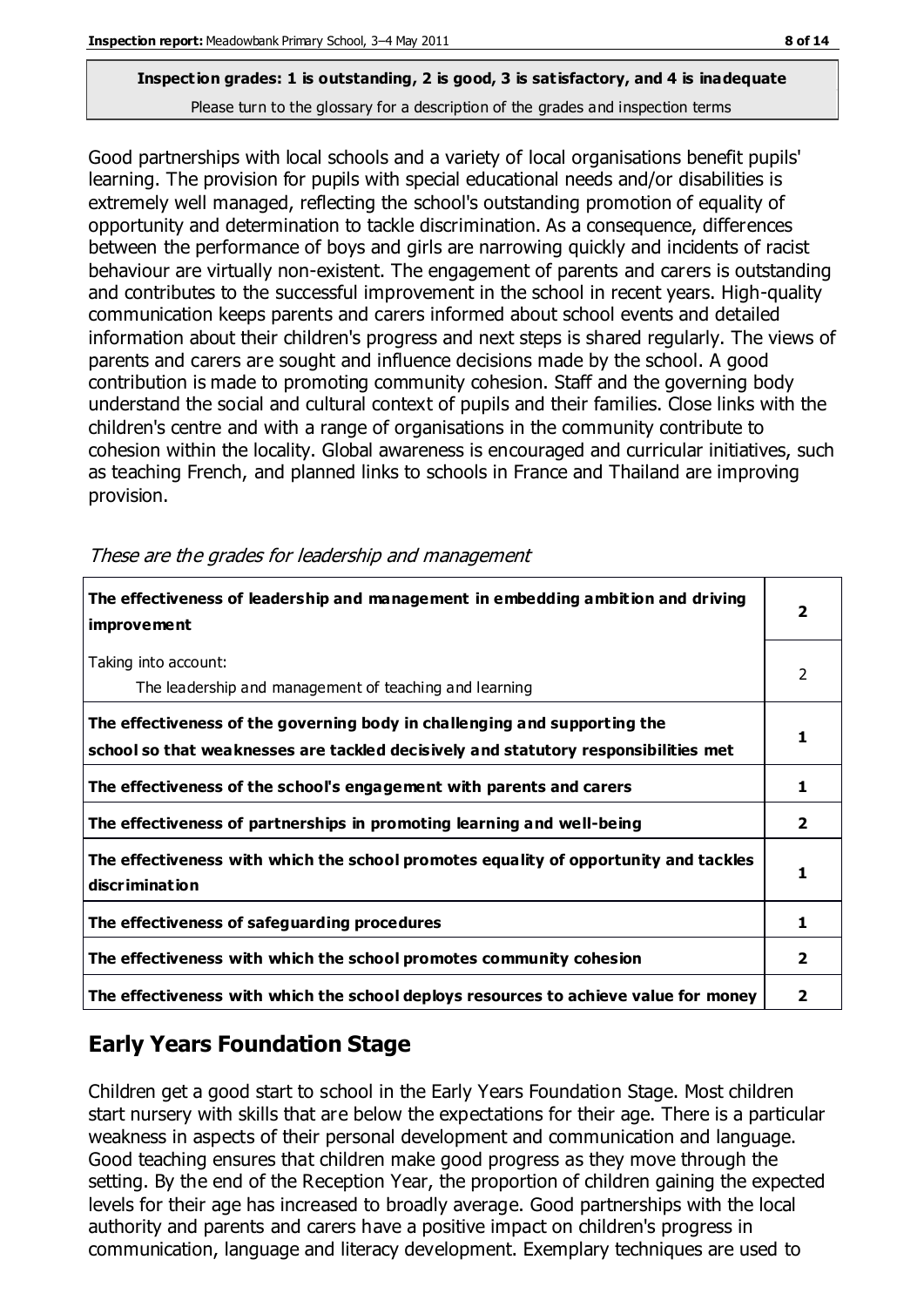promote talking and much is done to develop children's awareness of letters and sounds. Assessment procedures are developing well and good staff teamwork informs judgements

about the progress of individual children. Communication with parents and carers is very strong with frequent opportunities for meetings with staff. Home-school diaries, play club bags and work with families to encourage the use of nursery rhymes at home have all contributed to encouraging support for learning at home. There is a strong commitment to constant improvement, including working with settings in other schools. At all times the children's welfare is paramount and they are safe and secure.

These are the grades for the Early Years Foundation Stage

| <b>Overall effectiveness of the Early Years Foundation Stage</b>                      |  |  |
|---------------------------------------------------------------------------------------|--|--|
| Taking into account:<br>Outcomes for children in the Early Years Foundation Stage     |  |  |
| The quality of provision in the Early Years Foundation Stage                          |  |  |
| The effectiveness of leadership and management of the Early Years Foundation<br>Stage |  |  |

## **Views of parents and carers**

Around a third of parents and carers returned their questionnaires. The vast majority expressed happiness with their child's experience at the school. The large majority commented that their child is well cared for and that they are warmly welcomed at school. The quality of support for pupils with special educational needs and/or disabilities was highly praised by the vast majority of parents and carers who responded. The quality of leadership and management was rated highly and teaching was judged to be good. Parents and carers expressed the view that the school was improving after a period when staffing changes had introduced some uncertainty. A few were concerned about the effectiveness of the way in which behaviour is managed. Regarding behaviour, the large majority of parents and carers reported that behaviour is managed effectively and this was found to be the case during the inspection.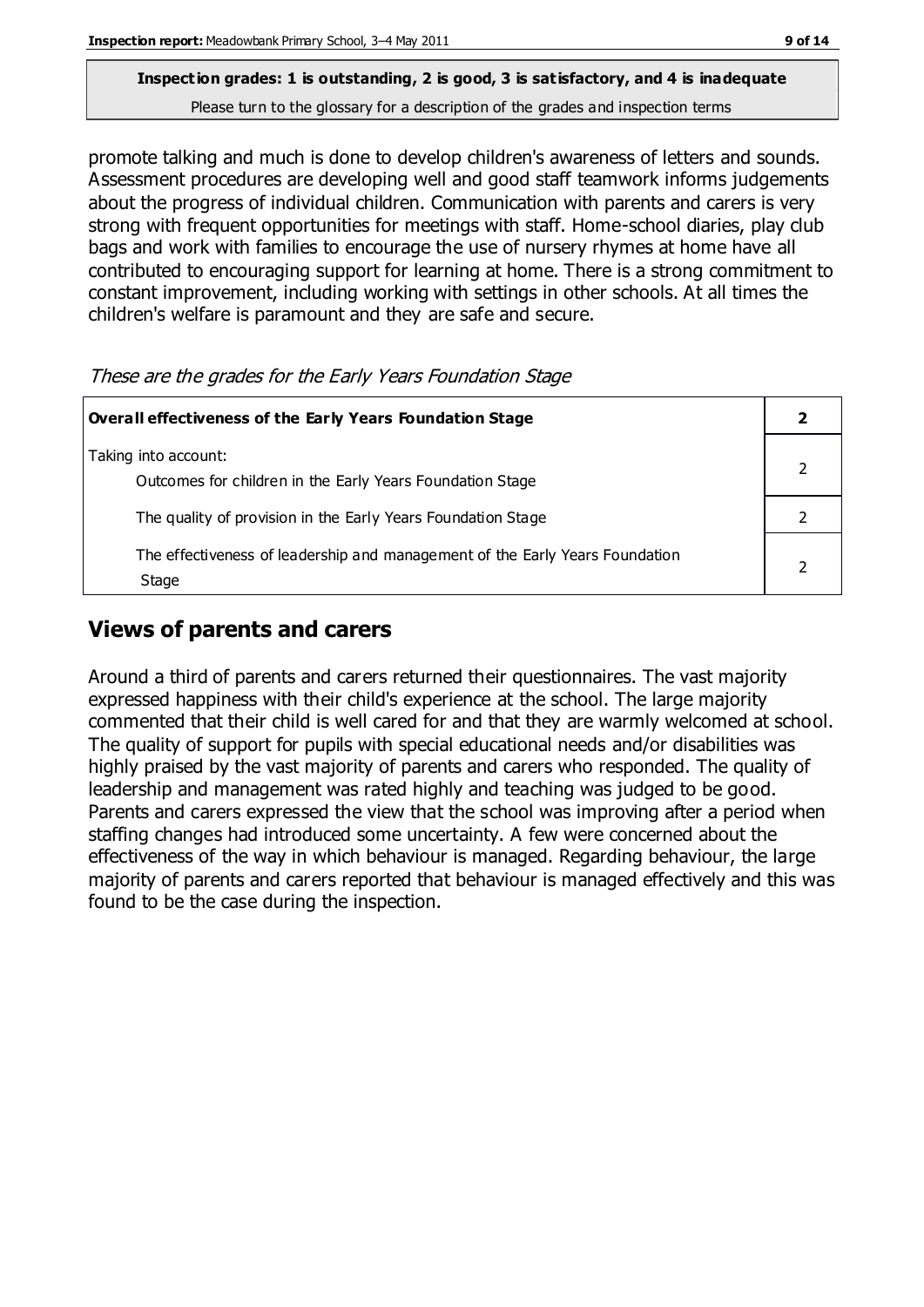#### **Responses from parents and carers to Ofsted's questionnaire**

Ofsted invited all the registered parents and carers of pupils registered at Meadowbank Primary School to complete a questionnaire about their views of the school.

In the questionnaire, parents and carers were asked to record how strongly they agreed with 13 statements about the school.

The inspection team received 130 completed questionnaires by the end of the on-site inspection. In total, there are 369 pupils registered at the school.

| <b>Statements</b>                                                                                                                                                                                                                                       | <b>Strongly</b><br>agree |               | <b>Agree</b> |               | <b>Disagree</b> |                | <b>Strongly</b><br>disagree |                |
|---------------------------------------------------------------------------------------------------------------------------------------------------------------------------------------------------------------------------------------------------------|--------------------------|---------------|--------------|---------------|-----------------|----------------|-----------------------------|----------------|
|                                                                                                                                                                                                                                                         | <b>Total</b>             | $\frac{1}{2}$ | <b>Total</b> | $\frac{0}{0}$ | <b>Total</b>    | $\frac{1}{2}$  | <b>Total</b>                | $\frac{0}{0}$  |
| My child enjoys school                                                                                                                                                                                                                                  | 66                       | 51            | 61           | 47            | $\mathbf{1}$    | $\mathbf{1}$   | $\mathbf{1}$                | $\mathbf{1}$   |
| The school keeps my child<br>safe                                                                                                                                                                                                                       | 72                       | 55            | 55           | 42            | $\mathbf{1}$    | $\mathbf{1}$   | $\mathbf{1}$                | $\mathbf{1}$   |
| My school informs me about<br>my child's progress                                                                                                                                                                                                       | 66                       | 51            | 58           | 45            | 5               | $\overline{4}$ | $\mathbf 0$                 | $\mathbf 0$    |
| My child is making enough<br>progress at this school                                                                                                                                                                                                    | 54                       | 42            | 65           | 50            | 9               | $\overline{7}$ | $\mathbf 0$                 | $\mathbf 0$    |
| The teaching is good at this<br>school                                                                                                                                                                                                                  | 55                       | 42            | 70           | 54            | 3               | $\overline{2}$ | $\mathbf{1}$                | $\mathbf{1}$   |
| The school helps me to<br>support my child's learning                                                                                                                                                                                                   | 51                       | 39            | 73           | 56            | $\overline{2}$  | $\overline{2}$ | $\mathbf{1}$                | $\mathbf{1}$   |
| The school helps my child to<br>have a healthy lifestyle                                                                                                                                                                                                | 56                       | 43            | 65           | 50            | 5               | $\overline{4}$ | $\mathbf 0$                 | $\mathbf 0$    |
| The school makes sure that<br>my child is well prepared for<br>the future (for example<br>changing year group,<br>changing school, and for<br>children who are finishing<br>school, entering further or<br>higher education, or entering<br>employment) | 46                       | 35            | 60           | 46            | $\overline{7}$  | 5              | $\mathbf{1}$                | $\mathbf{1}$   |
| The school meets my child's<br>particular needs                                                                                                                                                                                                         | 54                       | 42            | 65           | 50            | $\overline{7}$  | 5              | $\mathbf{1}$                | $\mathbf{1}$   |
| The school deals effectively<br>with unacceptable behaviour                                                                                                                                                                                             | 39                       | 30            | 66           | 51            | 14              | 11             | 3                           | $\overline{2}$ |
| The school takes account of<br>my suggestions and concerns                                                                                                                                                                                              | 45                       | 35            | 74           | 57            | 6               | 5              | $\overline{2}$              | $\mathcal{P}$  |
| The school is led and<br>managed effectively                                                                                                                                                                                                            | 49                       | 38            | 74           | 57            | $\overline{2}$  | $\overline{2}$ | $\mathbf{1}$                | $\mathbf{1}$   |
| Overall, I am happy with my<br>child's experience at this<br>school                                                                                                                                                                                     | 64                       | 49            | 62           | 48            | 3               | $\overline{2}$ | $\mathbf{1}$                | $\mathbf{1}$   |

The table above summarises the responses that parents and carers made to each statement. The percentages indicate the proportion of parents and carers giving that response out of the total number of completed questionnaires. Where one or more parents and carers chose not to answer a particular question, the percentages will not add up to 100%.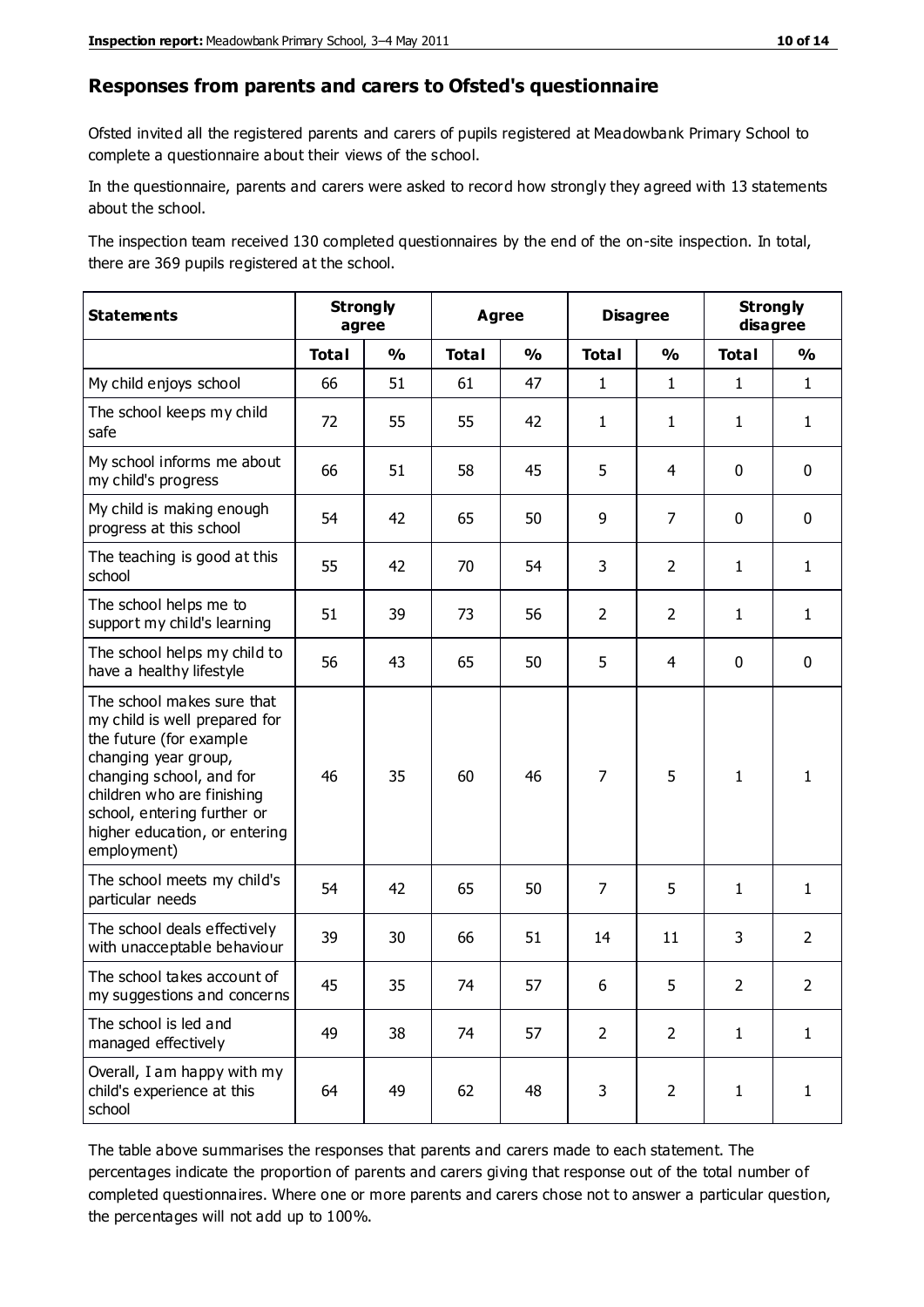# **Glossary**

| Grade   | <b>Judgement</b> | <b>Description</b>                                                                                                                                                                                                            |
|---------|------------------|-------------------------------------------------------------------------------------------------------------------------------------------------------------------------------------------------------------------------------|
| Grade 1 | Outstanding      | These features are highly effective. An outstanding school<br>provides exceptionally well for all its pupils' needs.                                                                                                          |
| Grade 2 | Good             | These are very positive features of a school. A school that<br>is good is serving its pupils well.                                                                                                                            |
| Grade 3 | Satisfactory     | These features are of reasonable quality. A satisfactory<br>school is providing adequately for its pupils.                                                                                                                    |
| Grade 4 | Inadequate       | These features are not of an acceptable standard. An<br>inadequate school needs to make significant improvement<br>in order to meet the needs of its pupils. Ofsted inspectors<br>will make further visits until it improves. |

#### **What inspection judgements mean**

#### **Overall effectiveness of schools**

|                       | Overall effectiveness judgement (percentage of schools) |      |                     |                   |
|-----------------------|---------------------------------------------------------|------|---------------------|-------------------|
| <b>Type of school</b> | <b>Outstanding</b>                                      | Good | <b>Satisfactory</b> | <b>Inadequate</b> |
| Nursery schools       | 46                                                      | 48   | 6                   |                   |
| Primary schools       | 6                                                       | 47   | 40                  | 7                 |
| Secondary schools     | 12                                                      | 39   | 38                  | 11                |
| Sixth forms           | 13                                                      | 42   | 41                  | 3                 |
| Special schools       | 28                                                      | 49   | 19                  | 4                 |
| Pupil referral units  | 14                                                      | 45   | 31                  | 10                |
| All schools           | 10                                                      | 46   | 37                  |                   |

New school inspection arrangements were introduced on 1 September 2009. This means that inspectors now make some additional judgements that were not made previously.

The data in the table above are for the period 1 September 2010 to 31 December 2010 and are consistent with the latest published official statistics about maintained school inspection outcomes (see **[www.ofsted.gov.uk](http://www.ofsted.gov.uk/)**).

The sample of schools inspected during 2010/11 was not representative of all schools nationally, as weaker schools are inspected more frequently than good or outstanding schools.

Percentages are rounded and do not always add exactly to 100.

Sixth form figures reflect the judgements made for the overall effectiveness of the sixth form in secondary schools, special schools and pupil referral units.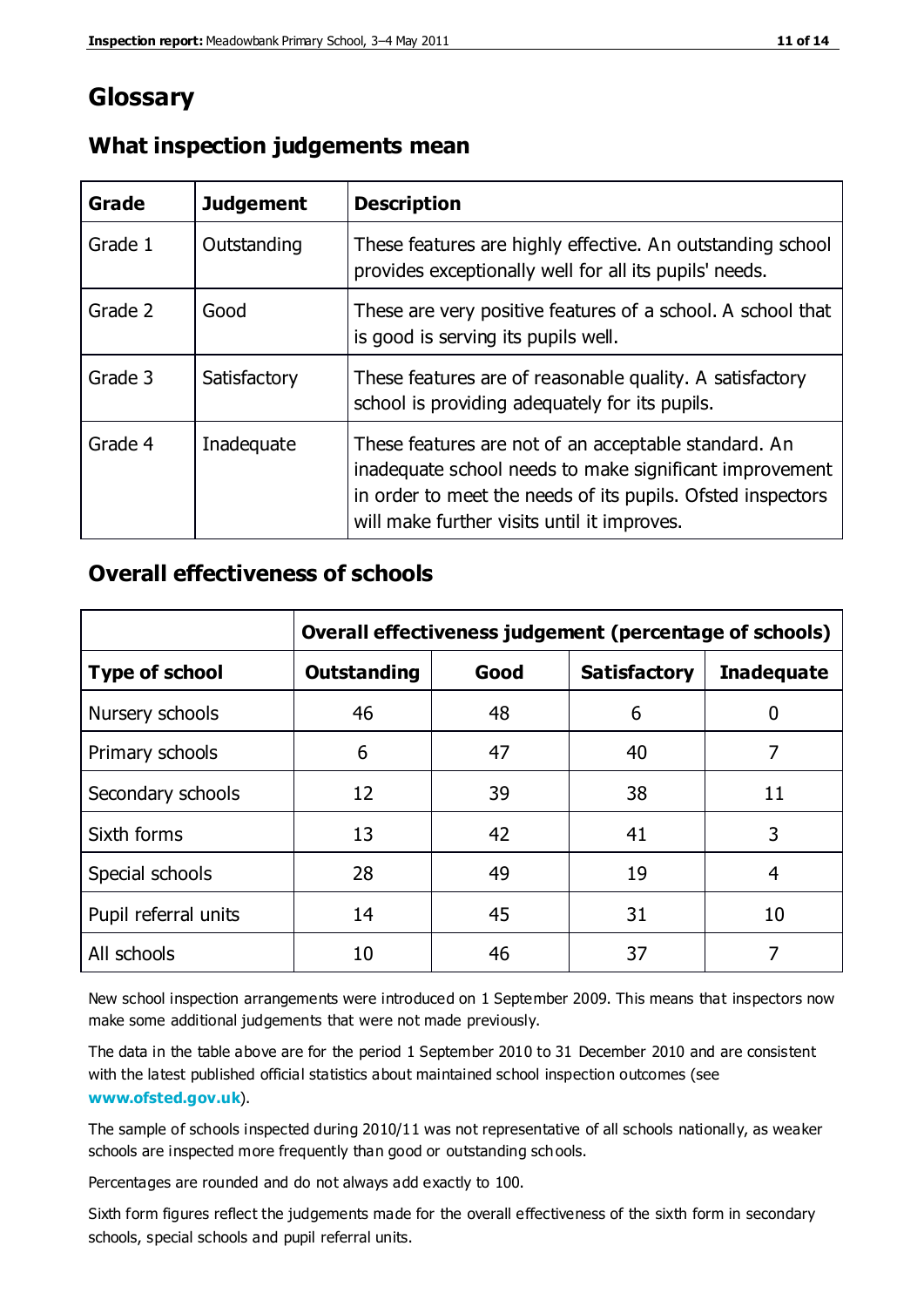# **Common terminology used by inspectors**

| Achievement:                  | the progress and success of a pupil in their learning,<br>development or training.                                                                                                                                                          |  |  |
|-------------------------------|---------------------------------------------------------------------------------------------------------------------------------------------------------------------------------------------------------------------------------------------|--|--|
| Attainment:                   | the standard of the pupils' work shown by test and<br>examination results and in lessons.                                                                                                                                                   |  |  |
| Capacity to improve:          | the proven ability of the school to continue<br>improving. Inspectors base this judgement on what<br>the school has accomplished so far and on the quality<br>of its systems to maintain improvement.                                       |  |  |
| Leadership and management:    | the contribution of all the staff with responsibilities,<br>not just the headteacher, to identifying priorities,<br>directing and motivating staff and running the school.                                                                  |  |  |
| Learning:                     | how well pupils acquire knowledge, develop their<br>understanding, learn and practise skills and are<br>developing their competence as learners.                                                                                            |  |  |
| <b>Overall effectiveness:</b> | inspectors form a judgement on a school's overall<br>effectiveness based on the findings from their<br>inspection of the school. The following judgements,<br>in particular, influence what the overall effectiveness<br>judgement will be. |  |  |
|                               | The school's capacity for sustained<br>improvement.                                                                                                                                                                                         |  |  |
|                               | Outcomes for individuals and groups of pupils.                                                                                                                                                                                              |  |  |
|                               | The quality of teaching.                                                                                                                                                                                                                    |  |  |
|                               | The extent to which the curriculum meets<br>pupils' needs, including, where relevant,<br>through partnerships.                                                                                                                              |  |  |
|                               | The effectiveness of care, guidance and<br>support.                                                                                                                                                                                         |  |  |
| Progress:                     | the rate at which pupils are learning in lessons and<br>over longer periods of time. It is often measured by<br>comparing the pupils' attainment at the end of a key                                                                        |  |  |

stage with their attainment when they started.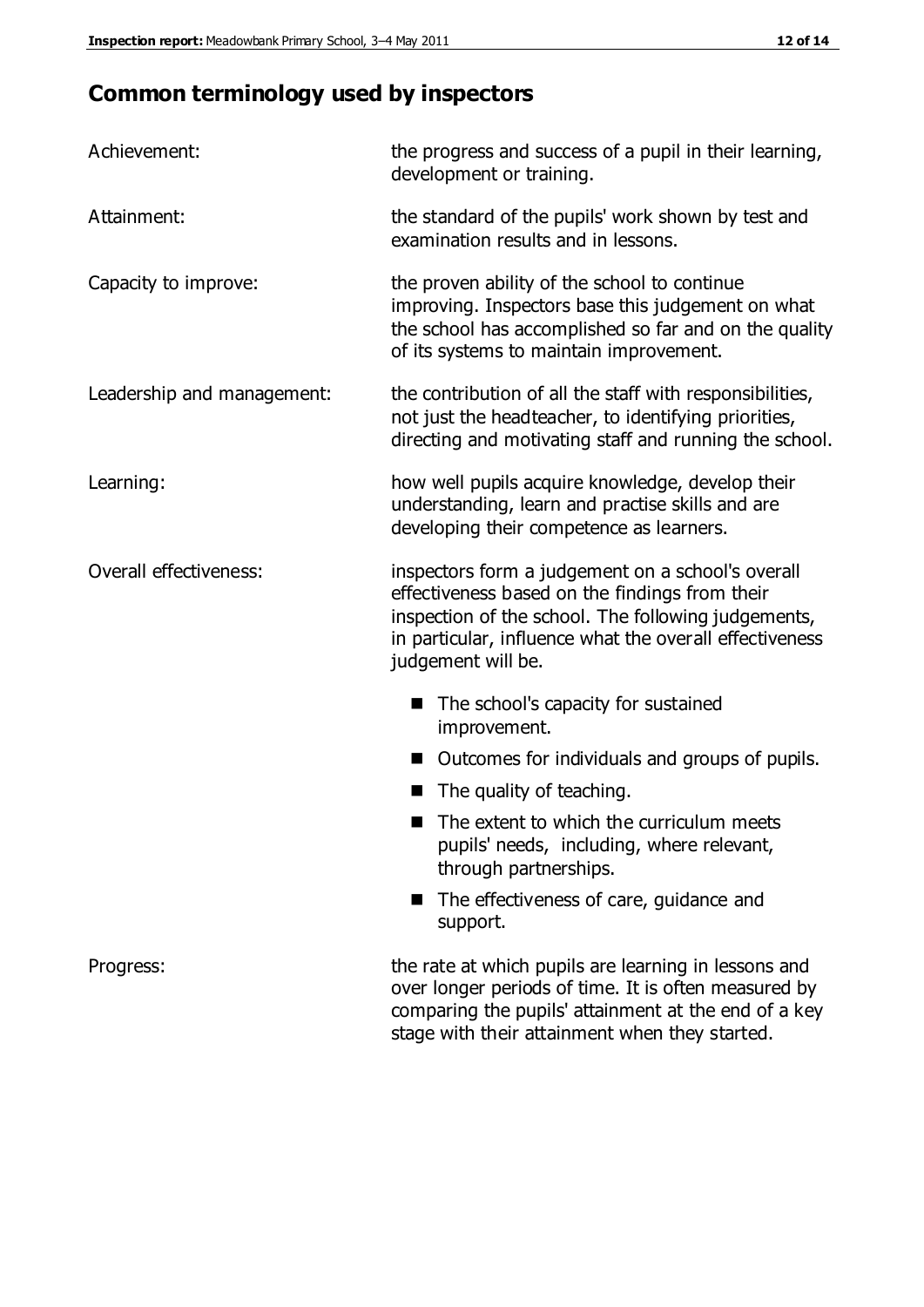#### **This letter is provided for the school, parents and carers to share with their children. It describes Ofsted's main findings from the inspection of their school.**

5 May 2011

Dear Pupils

#### **Inspection of Meadowbank Primary School, Cheadle, SK8 2LE**

On behalf of the inspection team, thank you for your welcome and the time you took to share your views with us. Your school works very closely with you and your families to make school an interesting experience and give you a good education. Your academic achievement is improving, as a result of good teaching and strong leadership by the headteacher and governing body. Progress in lessons is increasing and is currently good. Your attainment is similar to other schools nationally, but in writing there is scope for all of you to do better, particularly the boys.

You are mostly well behaved and make good friends. Those of you who find learning more difficult have good support and benefit from being included in all that goes on in school. At times, the work could be harder for those who find it easier than others. You are keen to help others, for example, as playground buddies and your understanding of how to be safe is very advanced for your age. The teachers are working hard to provide exciting lessons. The way in which subjects are linked together through topics, such those on the Aztecs and the Second World War are helping you to enjoy learning.

Part of my job is to suggest ways of making your school even better. I have identified three things that will do this and have asked the school to:

- give all of you, but particularly for boys, more opportunities to write to as high a standard as possible in all subjects
- make sure that those of you who find work easy are challenged enough in all lessons
- widen the opportunities for you be more independent in your learning.

I wish you all the very best for your future.

Yours sincerely

David Byrne Lead Inspector